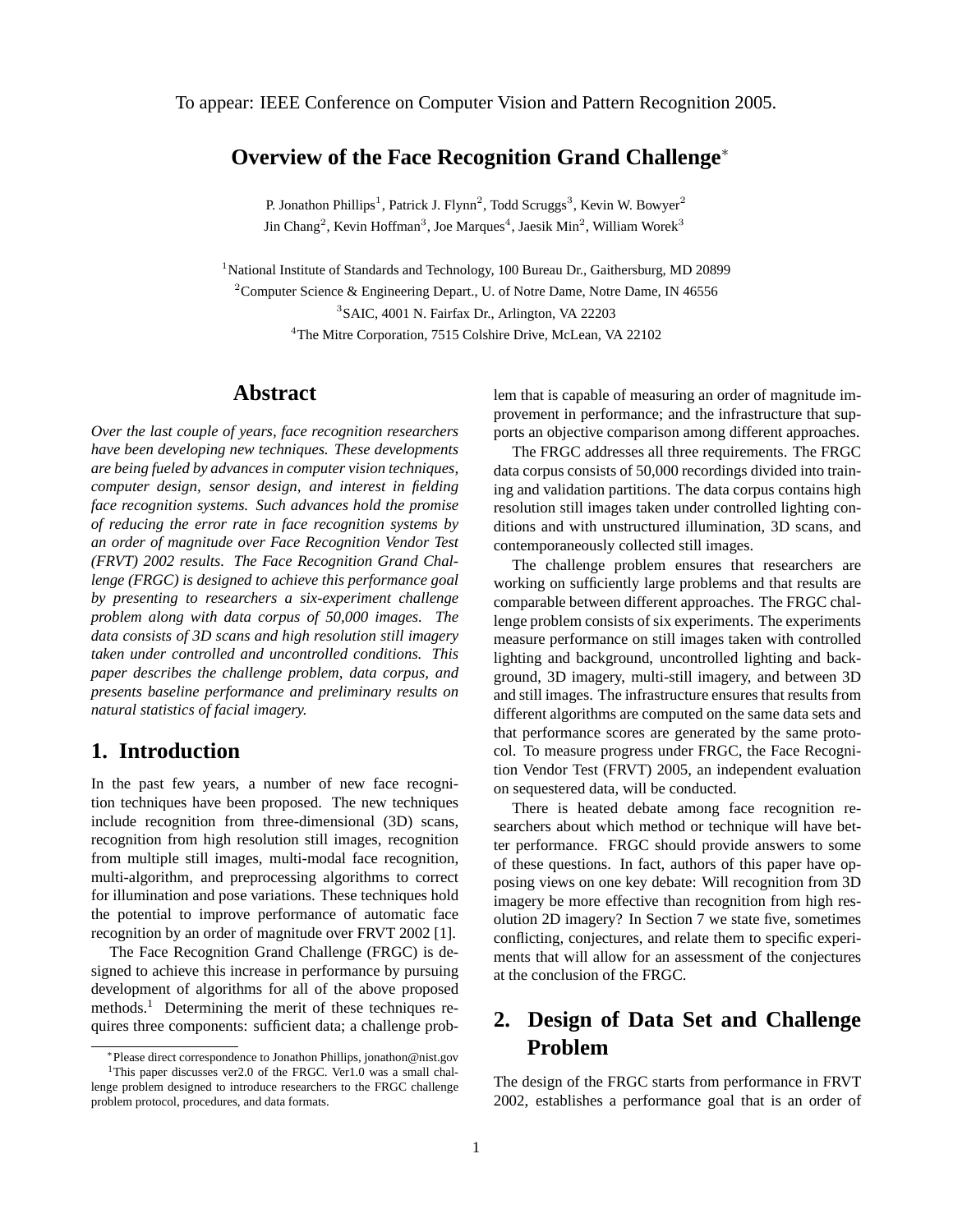magnitude greater, and then designs a data corpus and challenge problem that supports meeting the FRGC performance goal.

The starting point for measuring the increase in performance is the high computational intensity test (HCInt) of the FRVT 2002. The images in the HCInt corpus were taken indoors under controlled lighting. The performance point selected as the reference is a verification rate of 80% (error rate of 20%) at a false accept rate (FAR) of 0.1%. This is the performance level of the top three FRVT 2002 participants. An order of magnitude increase in performance is a verification rate of 98% (2% error rate) at the same fixed FAR of 0.1%.

A challenge to designing the FRGC is collecting sufficient data to measure an error rate of 2%. Verification performance is characterized by two statistics: verification and false accept rates. The false accept rate is computed from comparisons between faces of different people. These comparisons are called non-matches. In most experiments, there are sufficient non-match scores because the number of non-match scores is usually quadratic in the size of the data set. The verification rate is computed from comparisons between two facial images of the same person. These comparisons are called match scores. Because the number of match scores is linear in the data set size, generating a sufficient number of matches can be difficult.

For a verification rate of 98%, the expected verification error rate is one in every 50 match scores. To be able to perform advanced statistical analysis, 50,000 match scores are required. From 50,000 match scores, the expected number of verification errors is 1,000 (at the FRGC performance goal).

The challenge is to design a data collection protocol that yields 50,000 match scores. We accomplished this by collecting images for a medium number of people with a medium number of replicates. The proposed FRGC data collection called for collecting images of 200 subjects once a week for an academic year (see section 4 for specific numbers), which generates approximately 50,000 match scores.

The design, development, tuning and evaluation of face recognition algorithms requires three data partitions: training, validation, and testing. The FRGC challenge problem provides training and validation partitions to researchers. A separate testing partition is being collected and sequestered for an independent evaluation.

The representation, feature selection, and classifier training is conducted on the training partition. For example, in PCA-based and LDA-based face recognition, the subspace representation is learned from the training set. In support vector machine (SVM) based face recognition algorithms, the SVM classifier is trained on the data in the training partition.

Challenge problem experiments are constructed from

data in the validation partition. During algorithm development, repeated runs are made on the challenge problems. This allows researchers to assess the best approaches and tune their algorithms. Repeated runs produce algorithms that are tuned to the validation partition. An algorithm that is not designed properly will not generalize to another data set.

To obtain an objective measure of performance requires that results be computed on a separate test data set. The test partition measures how well an approach generalizes to another data set. By sequestering the data in test partition, participants cannot tune their algorithm or system to the test data. This allows for an unbiased assessment of algorithm and system performance.

The FRGC experimental protocol is based on the FERET and FRVT 2002 testing protocols. For an experiment, the input to an algorithm is two sets of images: target and query sets. Images in the target set represent facial images known to a system. Images in the query set represent unknown images presented to a system for recognition. The output from an algorithm is a similarity matrix, in which each element is a similarity score that measures the degree of similarity between two facial images. The similarity matrix is comprised of the similarity scores between all pairs of images in the target and query matrices. Verification scores are computed from the similarity matrix.

# **3. Description of Data Set**

Data for the FRGC was collected at the University of Notre Dame. The FRGC data corpus is part of an ongoing multimodal biometric data collection.

A *subject session* is the set of all images of a person taken each time a person's biometric data is collected. For the FRGC data for a subject session consists of four controlled still images, two uncontrolled still images, and one threedimensional image. Figure 1 shows a set of images for one subject session. The controlled images were taken in a studio setting, are full frontal facial images taken under two lighting conditions (two or three studio lights) and with two facial expressions (smiling and neutral). The uncontrolled images were taken in varying illumination conditions; e.g., hallways, atria, or outdoors. Each set of uncontrolled images contains two expressions, smiling and neutral. The 3D images were taken under controlled illumination conditions appropriate for the Vivid 900/910 sensor, not the same as the conditions for the controlled still images. In the FRGC, 3D images consist of both range and texture channels. The Vivid sensor acquires the texture channel just after the acquisition of the shape channel. This can result in subject motion that can cause poor registration between the texture and shape channels.

The still images were taken with a 4 Megapixel Canon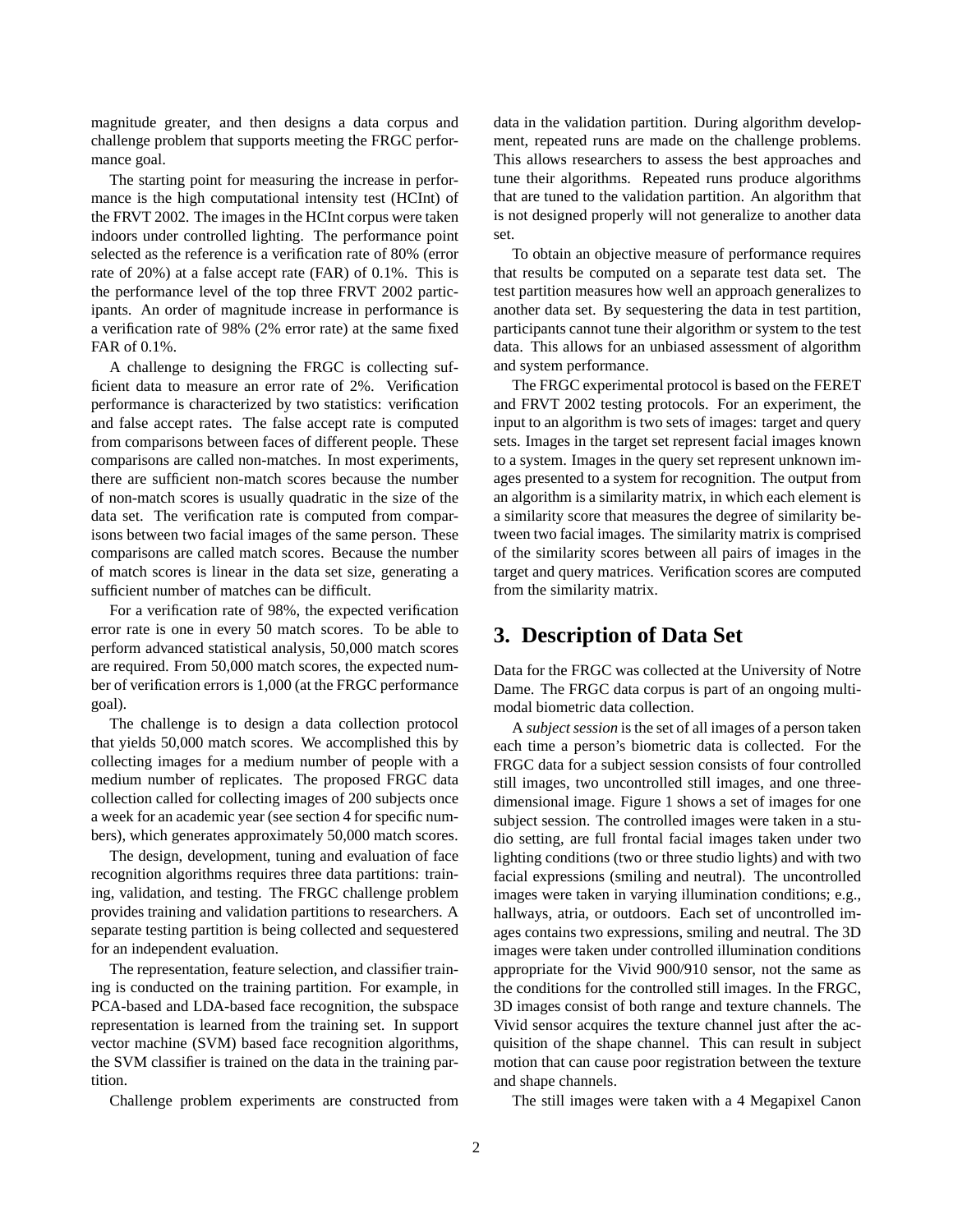

Figure 1: Images from one subject session. (a) Four controlled stills, (b) two uncontrolled stills, and (c) 3D shape channel and texture channel pasted on 3D shape channel.

Table 1: Size of faces in the validation set imagery broken out by category. Size is measured in pixels between the centers of the eyes. Reported is mean, median, and standard deviation.

|              | Mean | Median | Std. Dev. |
|--------------|------|--------|-----------|
| Controlled   | 261  | 260    | 19        |
| Uncontrolled | 144  | 143    | 14        |
| 3D           | 160  | 162    | 15        |

PowerShot G2. Images are either 1704x2272 pixels or 1200x1600 pixels. Images are in JPEG format and storage sizes range from 1.2 Mbytes to 3.1 Mbytes<sup>2</sup>.

The 3D images were acquired by a Minolta Vivid 900/910 series sensor. The Minolta Vivid 900/910 series is a structured light sensor that takes a 640 by 480 range sampling and a registered color image. Subjects stood or sat approximately 1.5 meters from the sensor. The images for the FRGC were not acquired using the 900/910's reduced resolution "fast mode", so that the images were acquired with resolution beyond that typically used in 3D face recognition today.

Table 1 summarizes the size of the faces for the uncontrolled, uncontrolled, and 3D image categories. For comparison, the average distance between the centers of the eyes in the FERET database is 68 pixels with a standard deviation of 8.7 pixels.

The data for the FRGC experiments was divided into training and validation partitions. The data in the training partition was collected in the 2002-2003 academic year. From the training partition, two training sets were distributed. The first is the *large still training set*, which is designed for training still face recognition algorithms. The large still training set consists of 12,776 images from 222 subjects, with 6,388 controlled still images and 6,388 uncontrolled still images. The large still training set contains from 9 to 16 subject sessions per subject, with the mode being 16. The second training set is the *3D training set* that contains 3D scans, and controlled and uncontrolled still images from 943 subject sessions. The 3D training set is for training 3D and 3D to 2D algorithms. Still face recognition algorithms can be training from the 3D training set when experiments that compare 3D and still algorithms need to control for training. There are separate still and 3D training sets because 3D facial scans were only collected for part of the 2002-2003 academic year.

Images in the validation partition were collected during the 2003-2004 academic year. The validation set contains images from 466 subjects collected in 4,007 subject sessions. The demographics of the validation partition broken out by sex, age, and race are given in Figure 2. The validation partition contains from 1 to 22 subject sessions per subject (see Figure 3).

## **4. Description of Experiments**

The experiments in FRGC ver2.0 are designed to advance face recognition in general with emphasis on 3D and high

<sup>&</sup>lt;sup>2</sup>The identification of any commercial product or trade name does not imply endorsement or recommendation by the National Institute of Standards and Technology, Notre Dame, SAIC, or Mitre.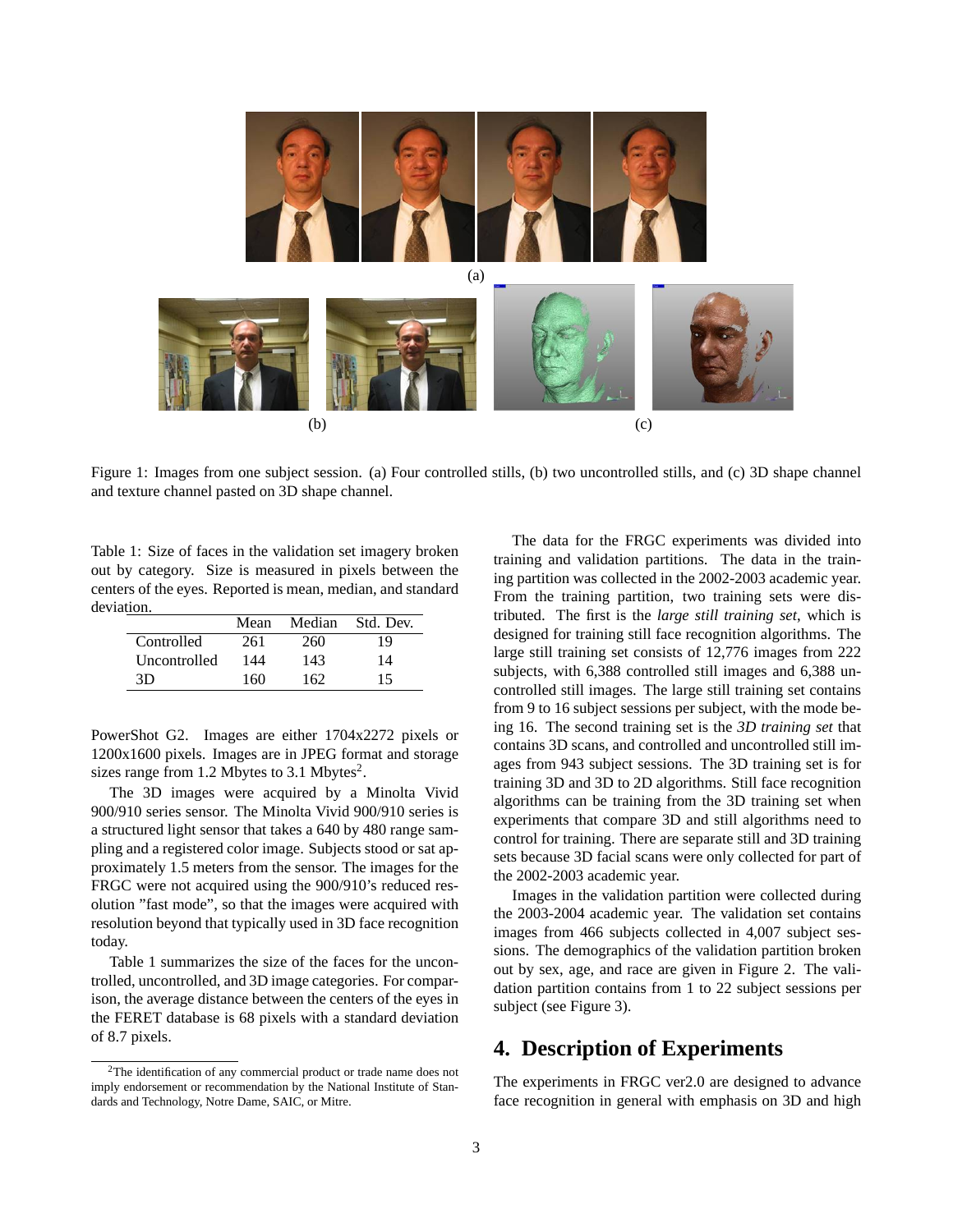

Figure 2: Demographics of FRGC ver2.0 validation partition by (a) race, (b) age, and (c) sex.



Figure 3: Histogram of the distribution of subjects for a given number of replicate subject sessions. The histogram is for the ver2.0 validation partition.

resolution still imagery. Ver2.0 consists of six experiments.

Experiment 1 measures performance on the classic face recognition problem: recognition from frontal facial images taken under controlled illumination. To encourage the development of high resolution recognition, all controlled still images are high resolution. In Experiment 1, the biometric samples in the target and query sets consist of a single controlled still image.

Recently, researchers have observed that multi-still images of a person can substantially improve performance [2][3]. Experiment 2 is designed to examine the effect of multiple still images on performance. In this experiment, each biometric sample consists of the four controlled images of a person taken in a subject session. The biometric samples in the target and query sets are composed of the four controlled images of each person from a subject session.

Recognizing faces under uncontrolled illumination has numerous applications and is one of the most difficult problems in face recognition. Experiment 4 is designed to measure progress on recognition from uncontrolled frontal still images. In Experiment 4, the target set consists of single controlled still images, and the query set consists of single uncontrolled still images.

Proponents of 3D face recognition claim that 3D imagery is capable of achieving an order of magnitude increase in face recognition performance. Experiments 3, 5, and 6 examine different potential implementations of 3D face recognition. Experiment 3 measures performance when both the enrolled and query images are 3D. In Experiment 3, the target and query sets consist of 3D facial images.

One potential scenario for 3D face recognition is that the enrolled images are 3D and the target images are still 2D images. Experiment 5 explores this scenario when the query images are controlled while Experiment 6 examines the uncontrolled query image scenario. In both experiments, the target set consists of 3D images. In Experiment 5, the query set consists of a single controlled still. In Experiment 6, the query set consists of a single uncontrolled still. The size of each experiment in terms of training, target, and query set, and number of similarity scores is given in Table 2.

#### **5. Baseline Performance**

Baseline performance serves to demonstrate that a challenge problem can be executed, to provide a minimum level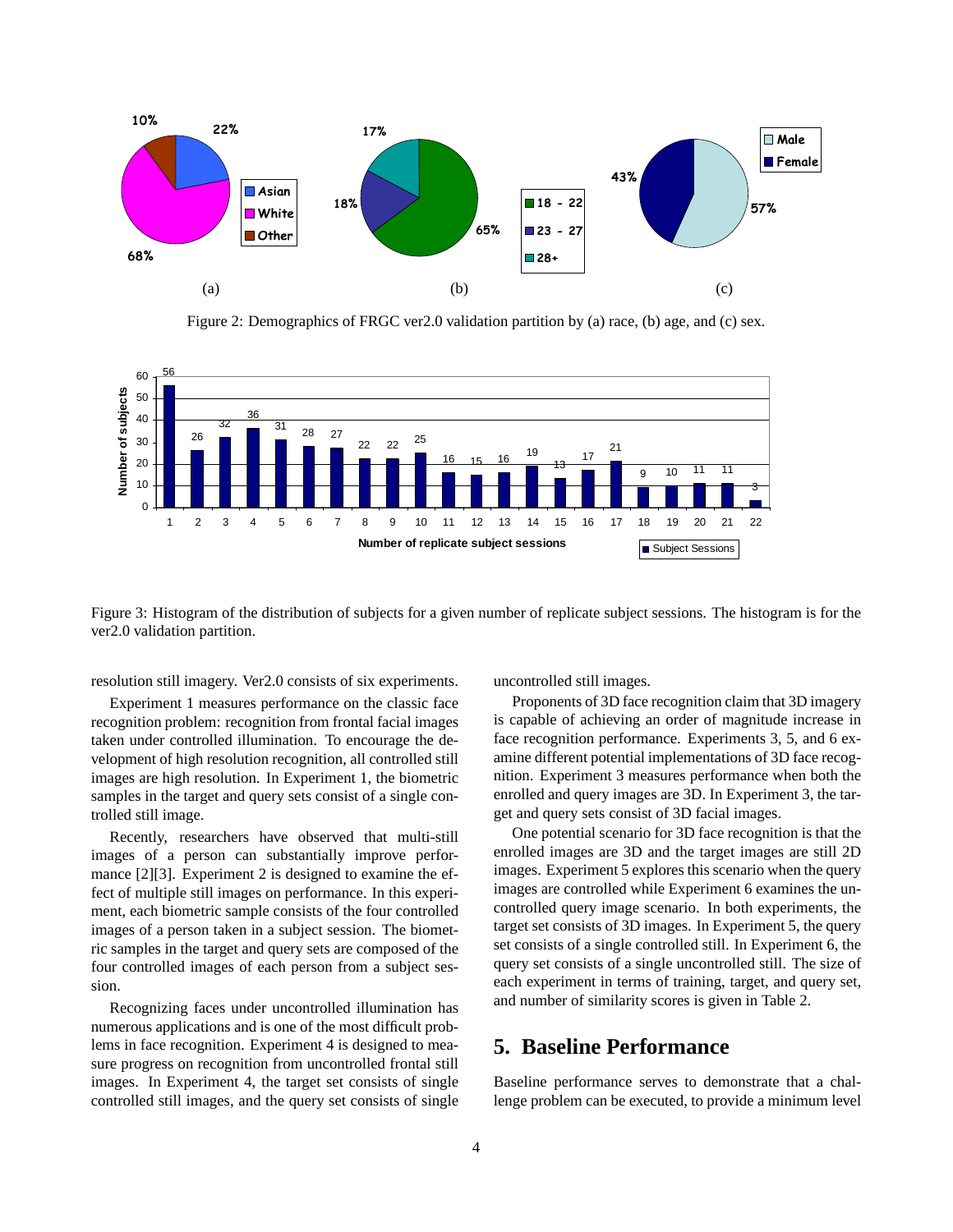Table 2: Size of ver2.0 experiments. For each experiment the size of the training, target, and query set is given. For the training set the number of biometric samples provided is divided into still and 3D images. The number of similarity scores in each experiment's similarity matrix is provided.

| Exp. | Training set | Target set | Ouery set | No. sim   |
|------|--------------|------------|-----------|-----------|
|      | size         | size       | size      | scores    |
|      | (still/3D)   |            |           | (million) |
| 1    | $12,776/-$   | 16,028     | 16,028    | 257       |
| 2    | $12,776/-$   | 4,007      | 4,007     | 16        |
| 3    | $-$ /943     | 4,007      | 4,007     | 16        |
| 4    | $12,776/-$   | 16,028     | 8,014     | 128       |
| 5    | 3772/943     | 4,007      | 16,028    | 64        |
| 6    | 1886/943     | 4,007      | 8,014     | 32        |

of performance, and to provide a set of controls for detailed studies. A PCA-based face recogniton was selected as the baseline algorithm [4].

The initial set of baseline performance results is given for Experiments 1, 2, 3, and 4. For Experiments 1, 2, and 4, baseline scores were computed from the same PCA-based implementation. In Experiment 2, a fusion module was added to handle multiple recordings in the biometric samples. Our implementation is based on Moon and Phillips [5] and Beveridge et al [6]. The algorithm was trained on a subset of 2,048 images from the large training set. The representation consists of the first 1,228 eigenfeatures (60% of the total eigenfeatures). See Section 6 for details on the selection of the training set size and number of eigenfeatures in the representation. All images were preprocessed by performing geometric normalization, masking, histogram equalization, and rescaling pixels to have mean zero and unit variance. All PCA spaces are whitened. The distance in nearest neighbor classifier is the cosine of the angle between two representations in a PCA-space. In Experiment 2, each biometric sample consists of four still images, and comparing two biometric samples involves two sets of four images. Matching all four images in both sets produces 16 similarity scores. For Experiment 2, the final similarity score between the two biometric samples is the average of the 16 similarity scores between the individual still images.

A set of baseline performance results is given for Experiment 3 (3D versus 3D face recognition). The baseline algorithm for the 3D scans consists of PCA performed on the shape and texture channels separately and then fused. Performance scores are given for each channel separately and for the shape and texture channels fused. We also fused the 3D shape channel and one of the controlled still images. The controlled still is taken from the same subject session as the 3D scan. Using the controlled still models a situation where superior still camera is incorporated into the 3D sensor. The baseline algorithm for the texture channel is same

Baseline performance on ROC III



Figure 4: Baseline ROC performance for Experiments 1, 2, 3, and 4.

as in Experiment 1. The PCA algorithm adapted for 3D is based on Chang et al [2].

Baseline verification performance results for Experiments 1, 2, 3, and 4 are reported in Figure 4. Verification performance is computed from target images collected in the Fall semester and query images collected in the Spring semester. For these results, the time lapse between images is between two and ten months. Performance is reported on a receiver operator characteristic (ROC) that shows the trade-off between verification and false accept rates. The false accept rate axis is logarithmic. The results for Experiment 3 are based on fused shape and texture channels. The best baseline performance was achieved by multi-still images, followed by a single controlled still, then 3D scans. The most difficult category was the uncontrolled stills.

Figure 5 shows baseline performance for five configurations of the 3D baseline algorithms: fusion of 3D shape and one controlled still; controlled still; fusion of 3D shape and 3D texture; 3D shape; and 3D texture. The best result is achieved by fusing the 3D shape channel and one controlled still image. This result suggests that 3D sensors equipped with higher quality still cameras and illumination better optimized to still cameras may improve performance of 3D systems.

#### **6. Facial Image Statistics**

The vast majority of face recognition papers are concerned with presenting a novel algorithm and demonstrating that it has superior performance. However, few researchers investigate the fundamental properties of facial images or the underlying reasons why one class of algorithms is better than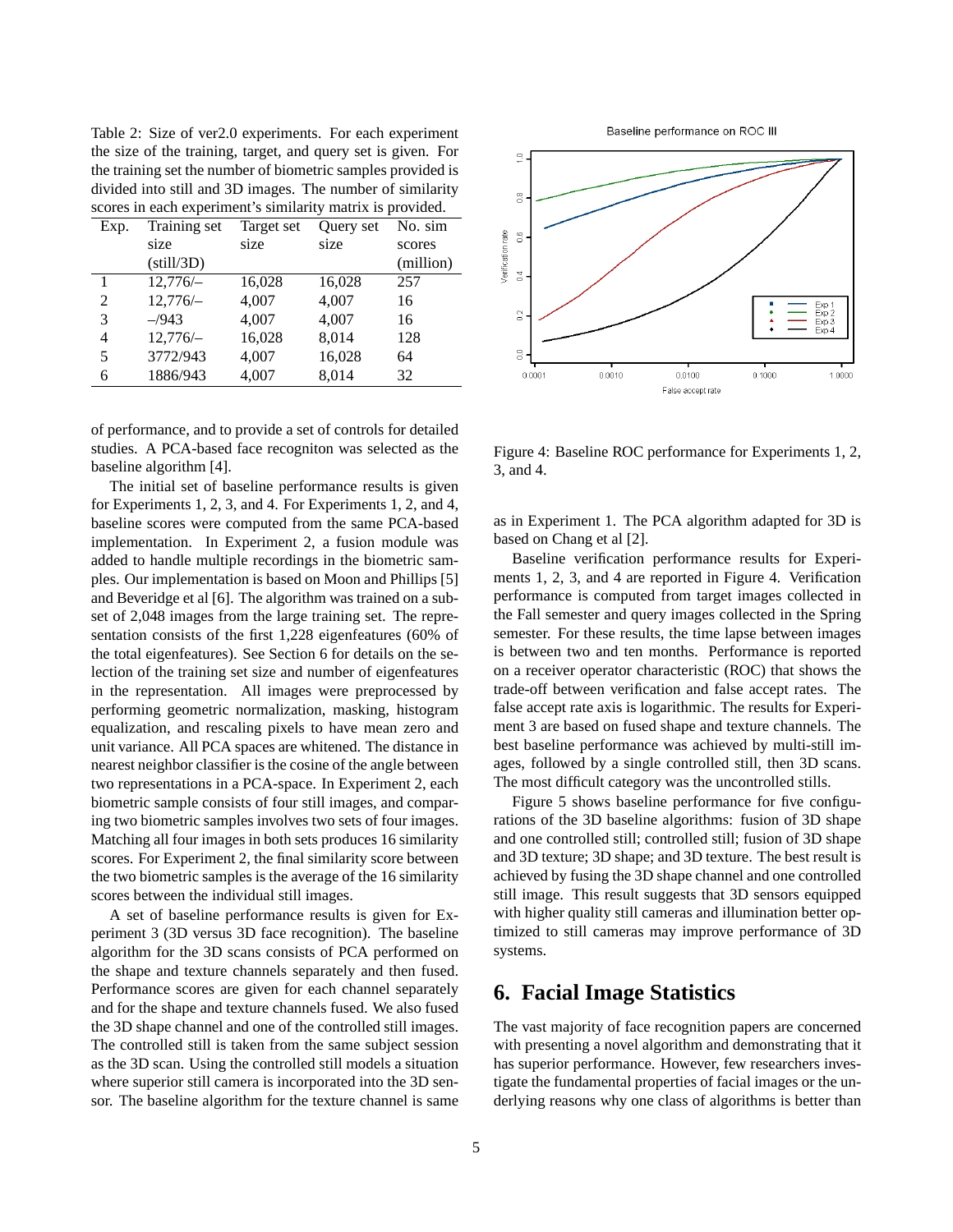



Figure 5: Baseline ROC performance for Experiment 3 component study. Performance is reported for fusion of 3D shape and one controlled still image; one controlled still image; fusion of 3D texture and 3D shape; 3D shape; and 3D texture.

another. A natural starting point for this is the statistics of facial images.

Similar to issues in image statistics of natural scenes, this section looks at facial images statistics and underlying properties of face processing [7]. Initial studies of facial image statistics could easily fill several papers. However, in this section, we will briefly introduce the concept by commenting on the effect of training set size on the eigenspectrum and performance.

Successful development of pattern recognition algorithms requires that one knows the distributional properties of objects being recognized. A natural starting point is PCA, which assumes the facial distribution has a multivariate Gaussian distribution in projection space. In keeping with Occam's razor, once the deficiencies of this simple model have been adequately identified, then it is time to examine more complex models. The deficiencies of PCA as a recognition algorithm have been documented. However, from a facial image statistics perspective, this model has not been examined.

In the first facial statistics experiment we examine the effect of the training set size on the eigenspectrum. If the eigenspectrum is stable, then variance of the facial statistics on the principal components is stable. The eigenspectrum was computed for five training sets of size 512, 1,024, 2,048, 4,096, and 8,192. All the training sets are subsets of the large still training set. The eigenspectra are plotted in Figure 6. The horizontal is the index for the eigenvalue on a logarithmic scale and the vertical axis is the eigenvalue on a

Figure 6: The spectrum of the eigenvalues for training sets of size 8,192, 4,096, 2,048, 1,024, and 512. For the low to mid order eigenvalues, the plots for all five spectra overlap. Each of the spectra have high order tails. The tails from left to right are from the 512, 1,024, 2,048, 4,096, 8,192 training sets.

logarithmic scale. The main part of the spectrum consists of the low to mid order eigenvalues. For all five eigenspectra, the main parts overlap.

The eigenvalues are estimates of the variance of the facespace distribution along the principal axes. Figure 6 shows that the estimates of the variances on the principal components are stable as the size of training set increases, excluding the tails. The main part of the eigenspectrum is approximately linear, which suggests that to a first order approximation there is a  $1/f$  relationship between eigen-index and the eigenvalues.

The natural follow-up question to the eigenspectra observation is: Are the distribution of the eigen-coefficients similar across the training sets? We provide an initial answer to this question by plotting the estimted density for two coefficients (see Figure 7). The distributions for the first eigencoefficients, Figure 7(a), are bimodal. None of the other coefficient distributions examined were bimodal. The distribution in Figure 7(b) is more representative of coefficient distributions. They have the same general distribution for each training set. These preliminary observations indicate that the distribution of coefficients deserves greater attention. The size and composition of the FRGC corpus makes studies of facial image statistics such as this one possible.

The effect of the size of the training set on performance in face recognition has not been studied. The largest standard training set in the literature is 501 images in the FERET Sep96 protocol. In the next experiment, we look at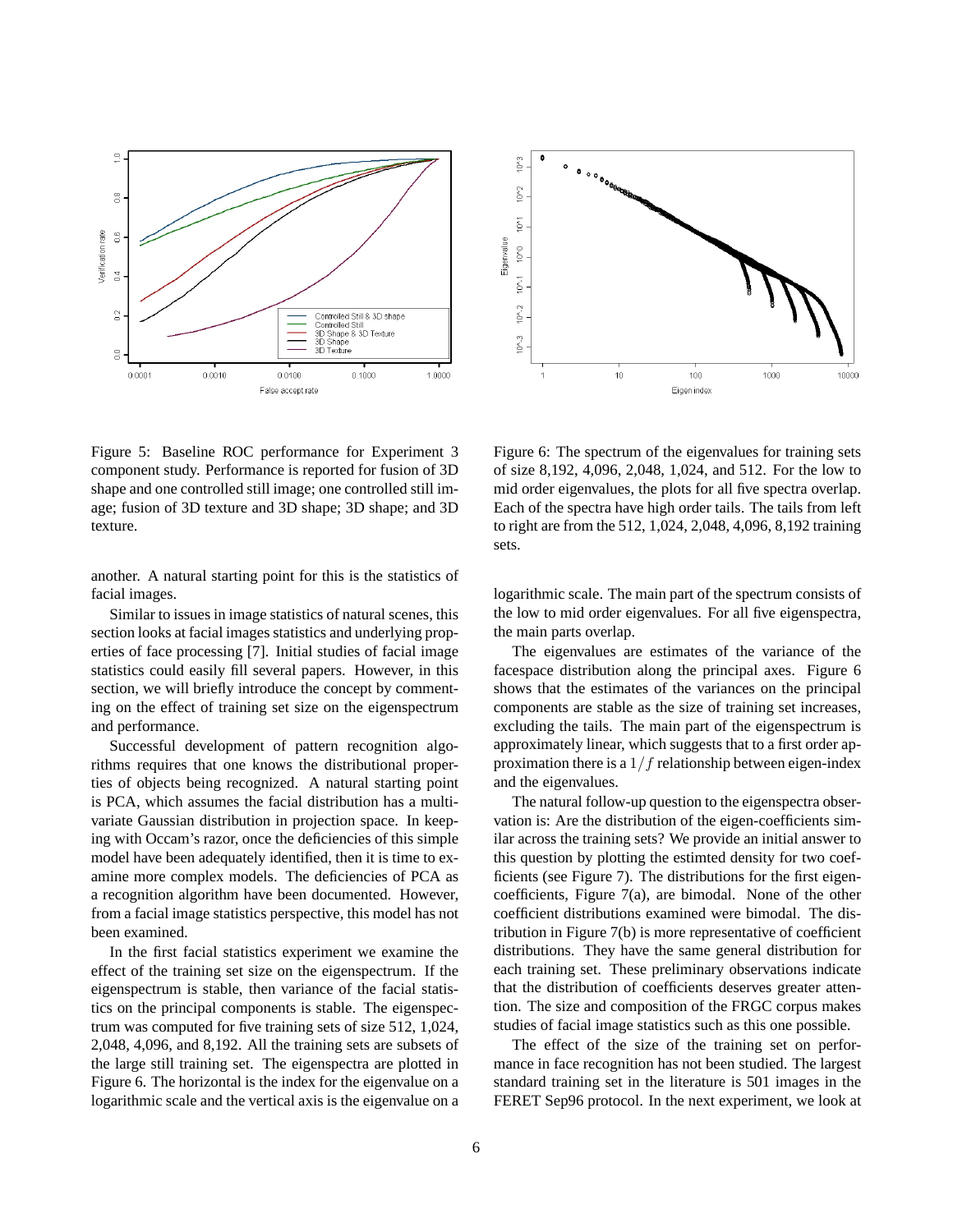

Figure 7: Estimated densities for the (a) 1st and (b) 5th eigen-coefficients for each training set (the numbers in the legend are the training set size). To generate the curve label 1024 in (a), a set of images were projected on the 1st eigenfeature generated the 1024 training set. The set of images projected onto the eigenfeatures was a subset of 512 image in common to all five training sets. All other curves were generated in a similar manner.

the effect of the size of the training set on PCA performance. Figure 8 reports performance on Experiment 1 for training sets of size 512, 1,024, 2,048, 4,096, and 8,192. Verification performance at a false accept rate of 0.1% is reported (vertical axis). The horizontal axis is the number of eigenfeatures in the representation. The eigenfeatures selected are the first  $n$  components. The training set of size 512 approximates the size of the training set in the FERET Sep96 protocol. This curve approximates what was observed in Moon and Phillips, where performance increases, peaks, and then decreases slightly [5]. Performance peaks for training sets of size 2,048 and 4,096 and then starts to decrease for the training set of size 8,192. For training sets of size 2,048 and 4,096, there is a large region where performance is stable. The training sets of size 2,048, 4,096, and 8,192 have tails where performance degrades to near zero.[6]

There are three immediate conclusions from this experiment: first, increasing the training set increases performance to a point; second, selection of the cutoff index is not critical; and third, performance of the training set of size 512 is a warning about drawing conclusions from too small a sample.

#### **7. Conclusions and Conjectures**

While the majority of face recognition researchers will agree that performance can be significantly increased, there is a contentious debate about how to achieve this goal. The biggest fault line is the divide between advocates for 3D face recognition and proponents of high resolution still imagery.

The FRGC challenge problems allow for these differences in opinion to be formulated as testable conjectures. In the design of the FRGC, we state five conjectures. The FRGC answers to these conjectures will not be final, but rather will be part of the process of building a scientific consensus. The answers to our conjectures will change over time and vary depending on the data set. The FRGC will be the first opportunity to test the validity of the conjectures. We relate Conjectures I to IV to the FRGC experiments<sup>3</sup>. Conjecture V characterizes the potential effects of the FRGC project on operational face recognition systems.

Conjectures I and II directly address the 3D versus 2D still debate. Conjectures III and IV address special cases of the 3D versus 2D still debate.

**Conjecture I (Bowyer's)**<sup>4</sup> : The shape channel of one 3D image is more powerful for face recognition than one 2D image.

One of the contentions in establishing the criteria for Conjecture I is specifying comparable images between the modes. In the spirit of compromise and scientific investigation (and at the risk of confusion in face recognition community) we list five criteria for Conjecture I.

**Criterion I-A:** Performance on Experiment 3 (shape

<sup>3</sup>Performance will be measured ROC III and differences in performance will be based on an appropriate statistical measure.

<sup>&</sup>lt;sup>4</sup>The conjectures do not reflect the opinion of NIST, Notre Dame, or SAIC. The conjectures are designed to be a catalyst for establishing a scientific consensus.